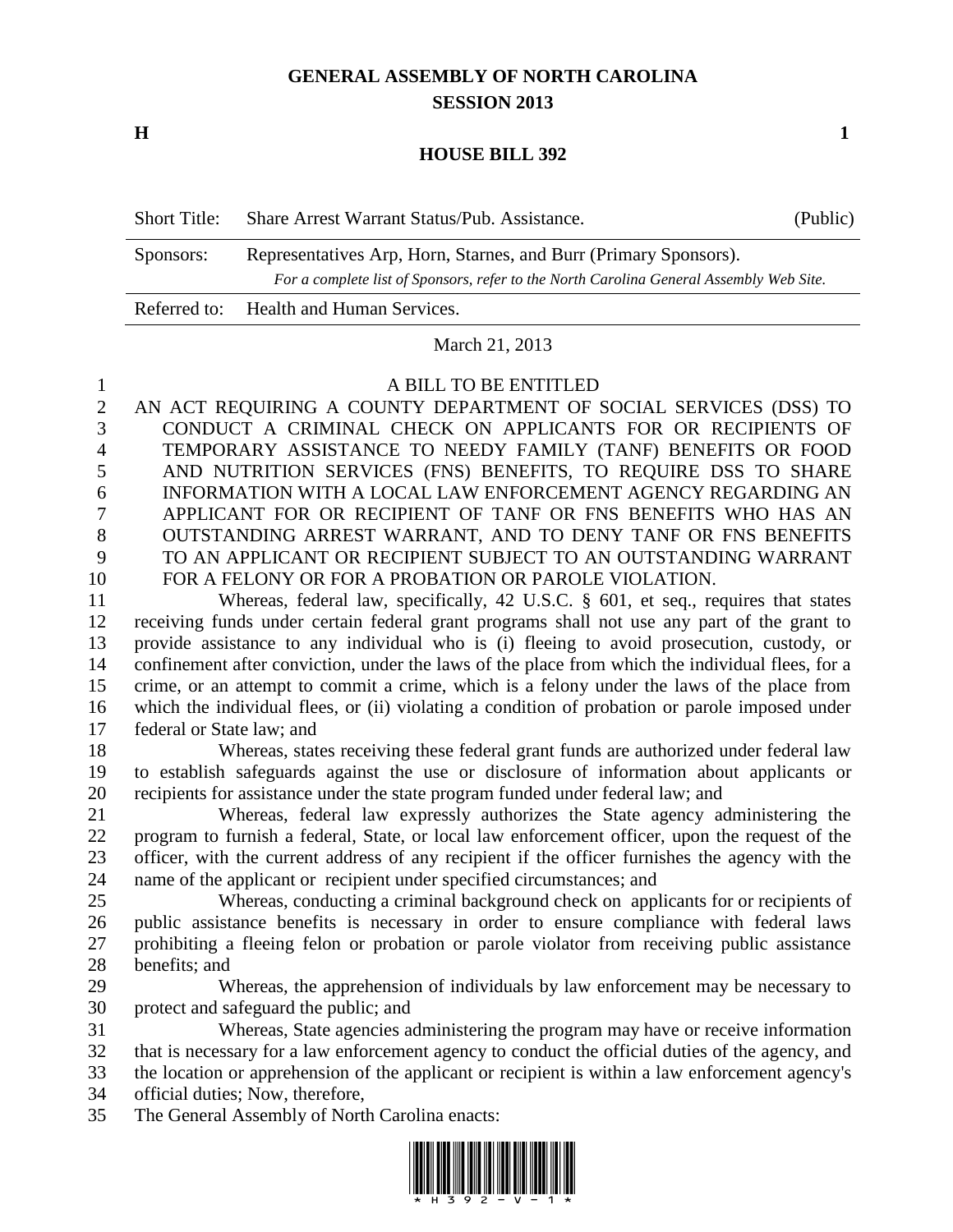|                  | <b>General Assembly of North Carolina</b><br><b>Session 2013</b>                                                                                                                                      |
|------------------|-------------------------------------------------------------------------------------------------------------------------------------------------------------------------------------------------------|
| $\mathbf 1$      | <b>SECTION 1.</b> Part 1 of Article 2 of Chapter 108A of the General Statutes is                                                                                                                      |
| $\overline{2}$   | amended by adding the following new section to read:                                                                                                                                                  |
| 3                | "§ 108A-26.1. Information sharing of outstanding arrest warrant of applicant for or                                                                                                                   |
| $\overline{4}$   | recipient of program assistance.                                                                                                                                                                      |
| 5                | A county department of social services shall notify an applicant for program<br>(a)                                                                                                                   |
| $\boldsymbol{6}$ | assistance under Part 2 or Part 5 of this Article that release of confidential information from the                                                                                                   |
| $\tau$           | applicant's records may not be protected if a felony or misdemeanor arrest warrant is issued                                                                                                          |
| $8\,$            | against the applicant. A county department of social services shall notify all recipients under a                                                                                                     |
| 9                | program of public assistance under Part 2 or Part 5 of this Article at the time of renewal of the                                                                                                     |
| 10               | recipient's application for such program assistance that release of confidential information from                                                                                                     |
| 11               | the recipient's records may not be protected if a felony or misdemeanor arrest warrant is issued                                                                                                      |
| 12               | against the recipient.                                                                                                                                                                                |
| 13               | Notwithstanding G.S. 108A-80 and to the extent otherwise allowed by federal and<br>(b)                                                                                                                |
| 14               | State law, a county department of social services shall conduct a criminal history record check                                                                                                       |
| 15               | of an applicant for or recipient of program assistance under Part 2 or Part 5 of this Article. The                                                                                                    |
| 16               | county department of social services shall ensure that the State and national criminal history of                                                                                                     |
| 17               | an applicant, or of a recipient at the time of benefits renewal, is checked. If an applicant or                                                                                                       |
| 18               | recipient's criminal history record check reveals that a warrant has been issued for the arrest of                                                                                                    |
| 19               | the applicant or recipient for the commission of a felony or a misdemeanor, the county                                                                                                                |
| 20               | department of social services shall, within 24 hours or by the end of the next business day after                                                                                                     |
| 21               | receiving information of the existence of the warrant for arrest, notify a local law enforcement<br>agency in the county where the applicant or recipient is seeking benefits of the existence of the |
| 22<br>23         | warrant for arrest. Information that may be released pursuant to this section shall be limited to                                                                                                     |
| 24               | the name, address, telephone number, Social Security number, birth date, and physical                                                                                                                 |
| 25               | description of the applicant for or recipient of program assistance. Except as otherwise                                                                                                              |
| 26               | provided by this section, the county department of social services shall keep all information                                                                                                         |
| 27               | obtained pursuant to this section confidential.                                                                                                                                                       |
| 28               | Nothing in this section shall be construed to authorize the disclosure of any<br>(c)                                                                                                                  |
| 29               | information otherwise protected by State or federal law or regulation.                                                                                                                                |
| 30               | This section applies to applicants for or recipients of program assistance under Part<br>(d)                                                                                                          |
| 31               | 2 or Part 5 of this Article only.                                                                                                                                                                     |
| 32               | The Social Services Commission shall adopt rules regarding (i) the sharing of<br>(e)                                                                                                                  |
| 33               | information between county departments of social services and local law enforcement agencies;                                                                                                         |
| 34               | (ii) the accuracy of information shared pursuant to this section; and (iii) any other rules the                                                                                                       |
| 35               | Commission deems necessary to implement this section. The Secretary of the Department of                                                                                                              |
| 36               | Health and Human Services shall oversee implementation of these rules.                                                                                                                                |
| 37               | Each county department of social services is authorized to enter into a<br>(f)                                                                                                                        |
| 38               | Memorandum of Agreement or Memorandum of Understanding with the head of any law                                                                                                                       |
| 39               | enforcement agency as defined in G.S. 90-95.2 in order to perform the functions described in                                                                                                          |
| 40               | this section."                                                                                                                                                                                        |
| 41               | <b>SECTION 2.</b> Part 1 of Article 2 of Chapter 108A of the General Statutes is                                                                                                                      |
| 42               | amended by adding the following new section to read:                                                                                                                                                  |
| 43               | "\\$ 108A-26.2. Individual subject to felony charge; eligibility for program assistance;                                                                                                              |
| 44               | <u>federal approval; review by department.</u>                                                                                                                                                        |
| 45<br>46         | Subject to subsection (b), a department of social services shall not grant public<br>(a)                                                                                                              |
| 47               | assistance under Part 2 or Part 5 of Article 2 of Chapter 108A of the General Statutes if the<br>department receives information described in G.S. 108A-26.1 that the applicant for or recipient      |
| 48               | of program assistance is subject to arrest under an outstanding warrant arising from a charge of                                                                                                      |
| 49               | violating conditions of parole or probation or from a felony charge against that applicant or                                                                                                         |
| 50               | recipient in any jurisdiction. This section does not affect the eligibility for assistance of other                                                                                                   |
| 51               | members of the applicant or recipient's household. An applicant or recipient described in this                                                                                                        |